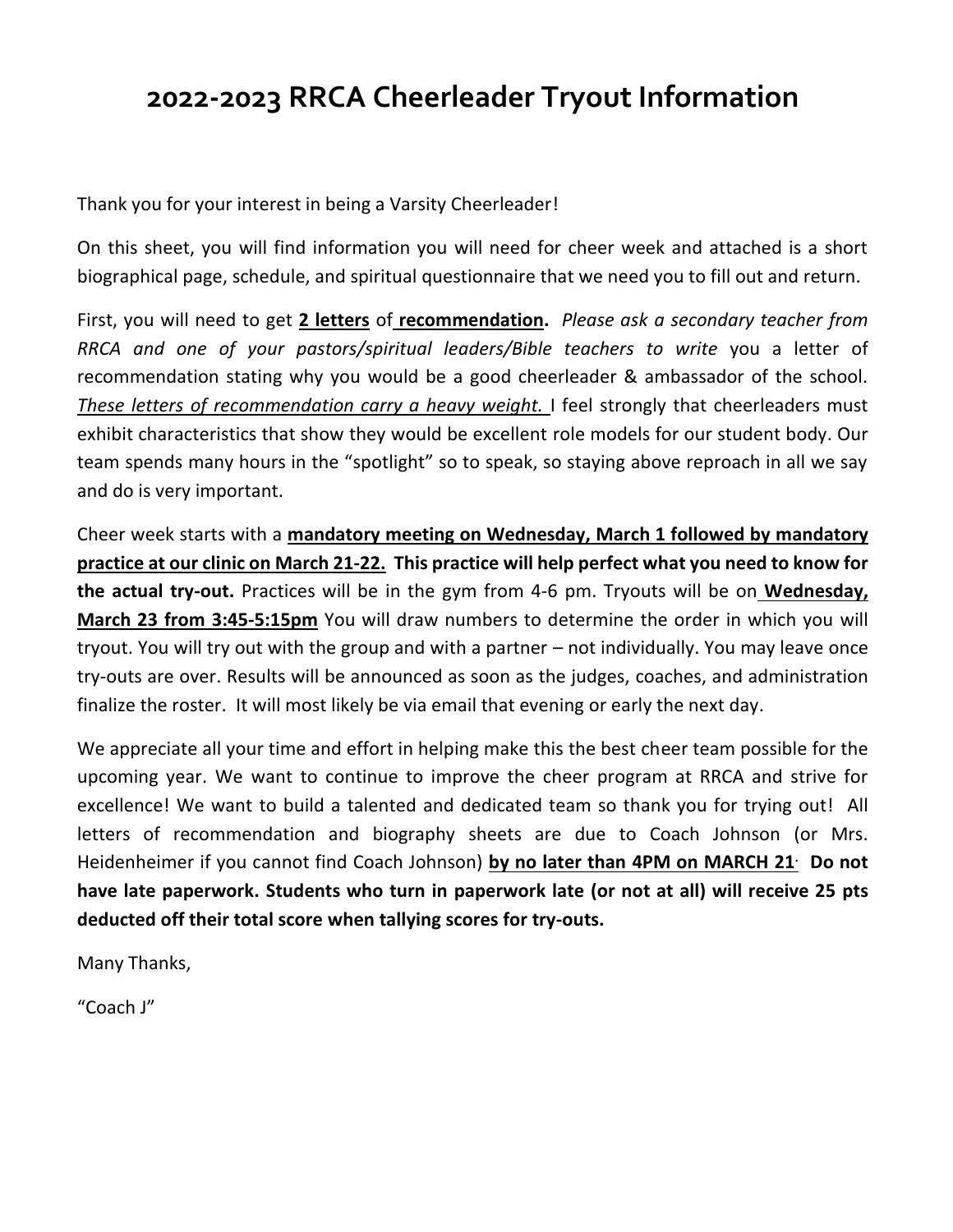## **Biographical Information**

| Grade: $\_$                                                               |             |
|---------------------------------------------------------------------------|-------------|
|                                                                           |             |
|                                                                           |             |
|                                                                           |             |
|                                                                           |             |
|                                                                           |             |
| SOCIAL MEDIA: Instagram? _____ Snapchat? ______ Other Social Media? _____ |             |
| Father's Name:                                                            |             |
| Mother's Name:                                                            |             |
| Who do you live with? Mother Father                                       | <b>Both</b> |
| Address (If different from above)                                         |             |

I agree that if I make the RRCA Cheerleading team, I will abide by all RRCA Rules and Code of Conduct and abide by the decisions made by the coaches and/or captains of the squad.

**I also understand that if I make the cheerleading team, I am making a** *full year commitment from the date of tryouts until cheer tryout week, next year.*

 $\_$  , and the set of the set of the set of the set of the set of the set of the set of the set of the set of the set of the set of the set of the set of the set of the set of the set of the set of the set of the set of th

Student Signature Parent Signature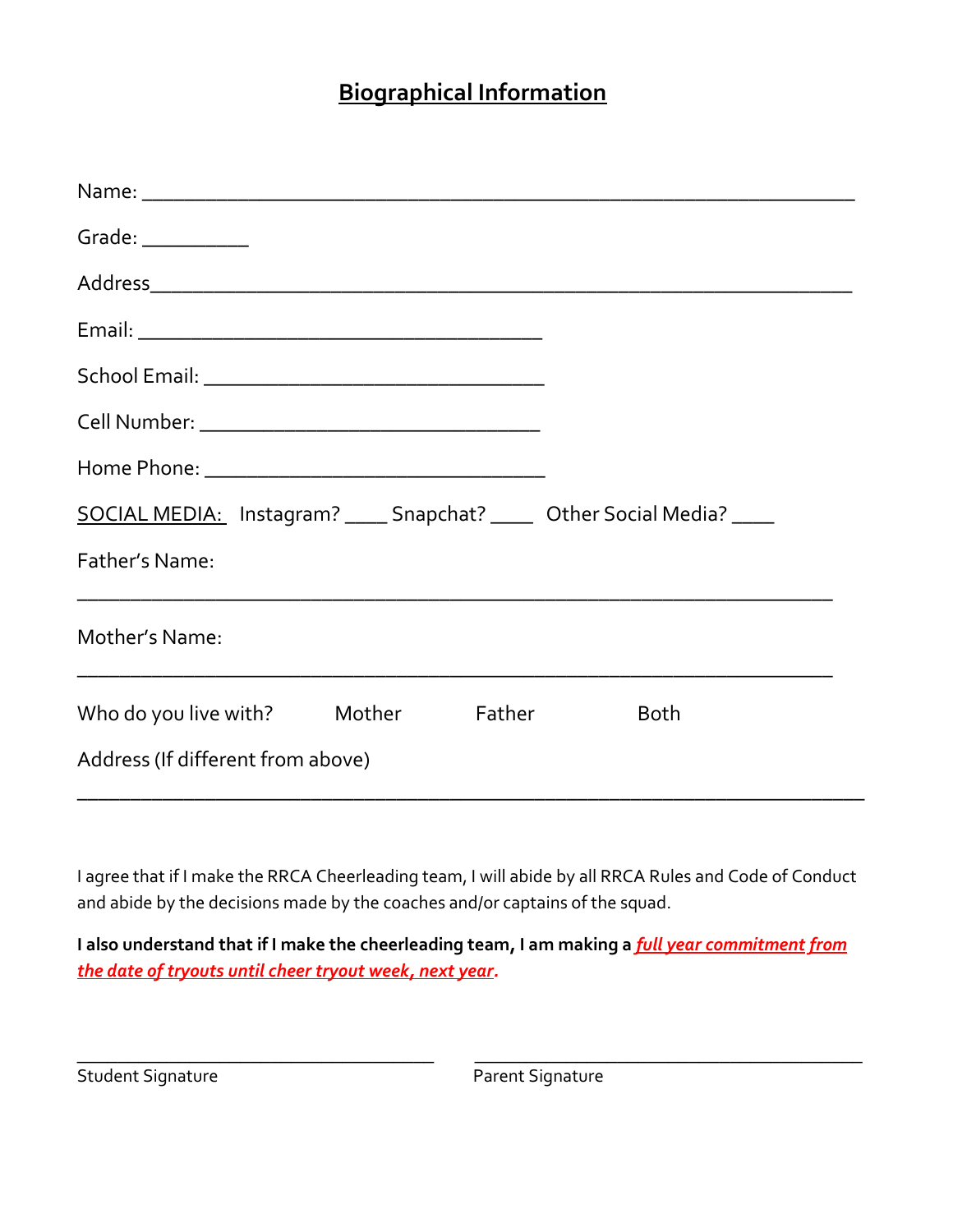## A little about you and your walk with Christ...

Do you know Jesus as your Lord and Savior? If so, when did you become a follower of Christ?

Where do you go to church? How often do you attend?

Are you active in a youth group, Bible study or FCA? How often do you attend?

How would you describe your current walk with God? Has it changed or improved over the last year?

What is your "go to" Bible verse and why?

Who is someone who has been a Godly inspiration to you & how have they helped you in your spiritual walk?